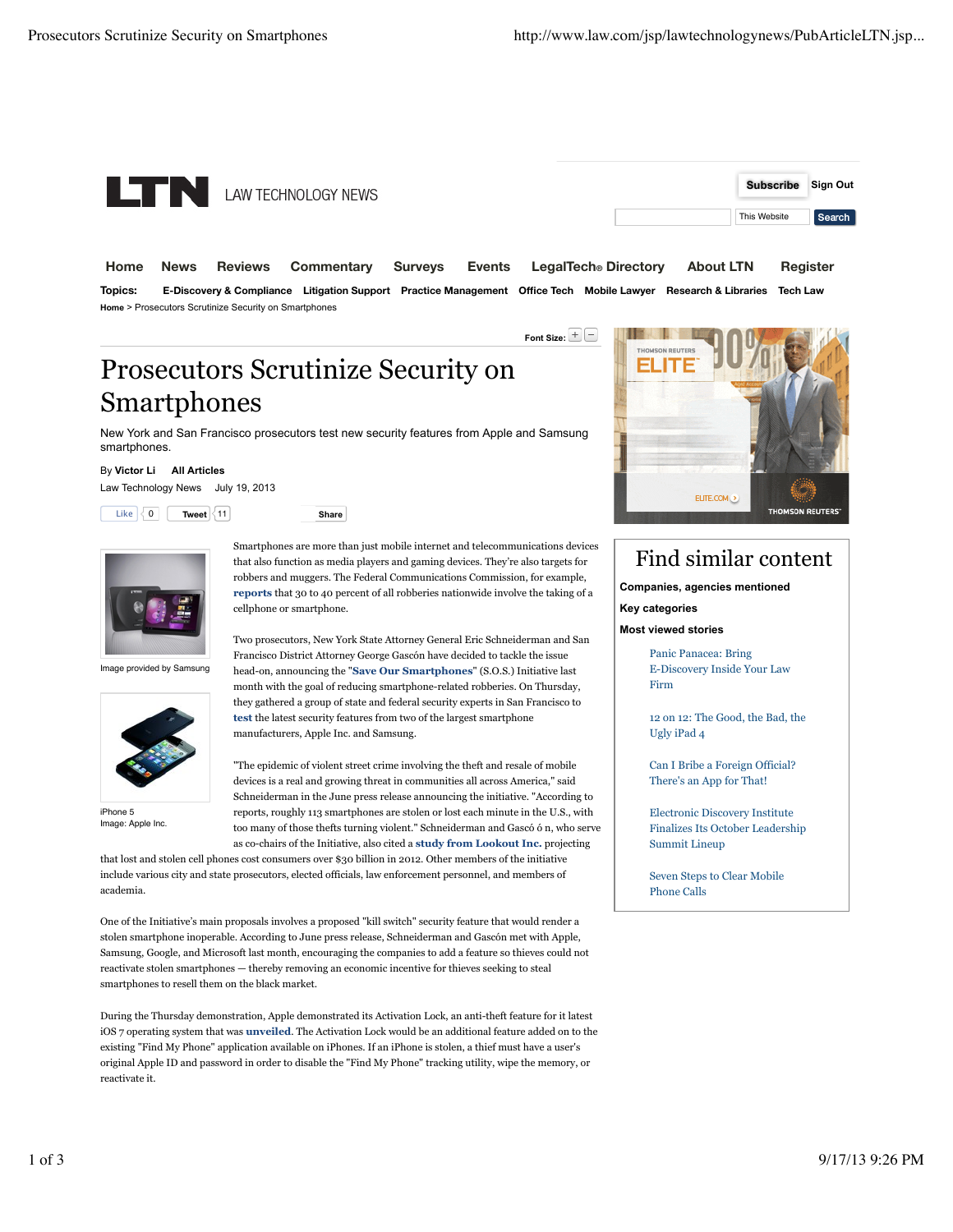Samsung, meanwhile, has offered a pay service for its Galaxy smartphones. In May, Samsung **announced** a partnership with Absolute Software, the makers of LoJack for Laptops. The LoJack security app will be built into the Galaxy S4, but users must pay \$29.99 a year to use it. The app allows the company's team of professionals track and recover a stolen phone, and also offers remote locking and deleting so users can protect their smartphone data.

According to the press release, Schneiderman and Gascón invited experts to test the security features to see if they would hold up following a theft. Spokespersons for both the New York State Attorney General and the San Francisco District Attorney declined to comment on the results of the demonstration. "We will reserve judgment on the specific capabilities until they're available to the general public," says Stephanie Ong Stillman, a spokesperson for Gascón. "The clearest indication will be whether or not they have an impact on theft every day in our neighborhoods." Stillman also thanked Apple and Samsung for their cooperation, noting Google and Microsoft had yet to follow suit.

Apple did not respond to a request for comment. Samsung, meanwhile, issued a **statement** expressing gratitude to Gascón. "We plan to take what we learn from the tests to explore opportunities for further enhancements to our solution," said Lily Kim, a spokesperson for Samsung in an email.

If all else fails, users can wait until October when the FCC anticipates that a global database will be in place so smartphone providers, including the four largest companies, AT&T, Sprint, T-Mobile, and Verizon, can block a stolen device from being used again.

Victor Li is an LTN staff reporter. Email: VLi@alm.com.

PREVIOUS **10 Big-Money IP Verdicts in Trade Secret Litigation**

**NFXT Suit Claims Skadden Owes Doc Reviewer Overtime Pay**



| <b>Attorney Wanted</b><br>CONFIDENTIAL SEARCH<br>Hartford, Connecticut |            |
|------------------------------------------------------------------------|------------|
| Corporate Counsel<br>Marriott International<br>Miami, Florida          |            |
| MORE JOBS                                                              | POST A JOB |



Subscribe to Law Technology News

**Comment on this article** Terms & Conditions

**Display Name:**

Enter your display name (displays publicly)

### Your e-mail (not displayed with comment) subscription@alm.com

### **My Comment:**

Type your comment here...

Comments are not moderated.

For more information, please see our **terms and conditions**.

To report offensive comments, **Click Here**. **POST** 

**REVIEW**